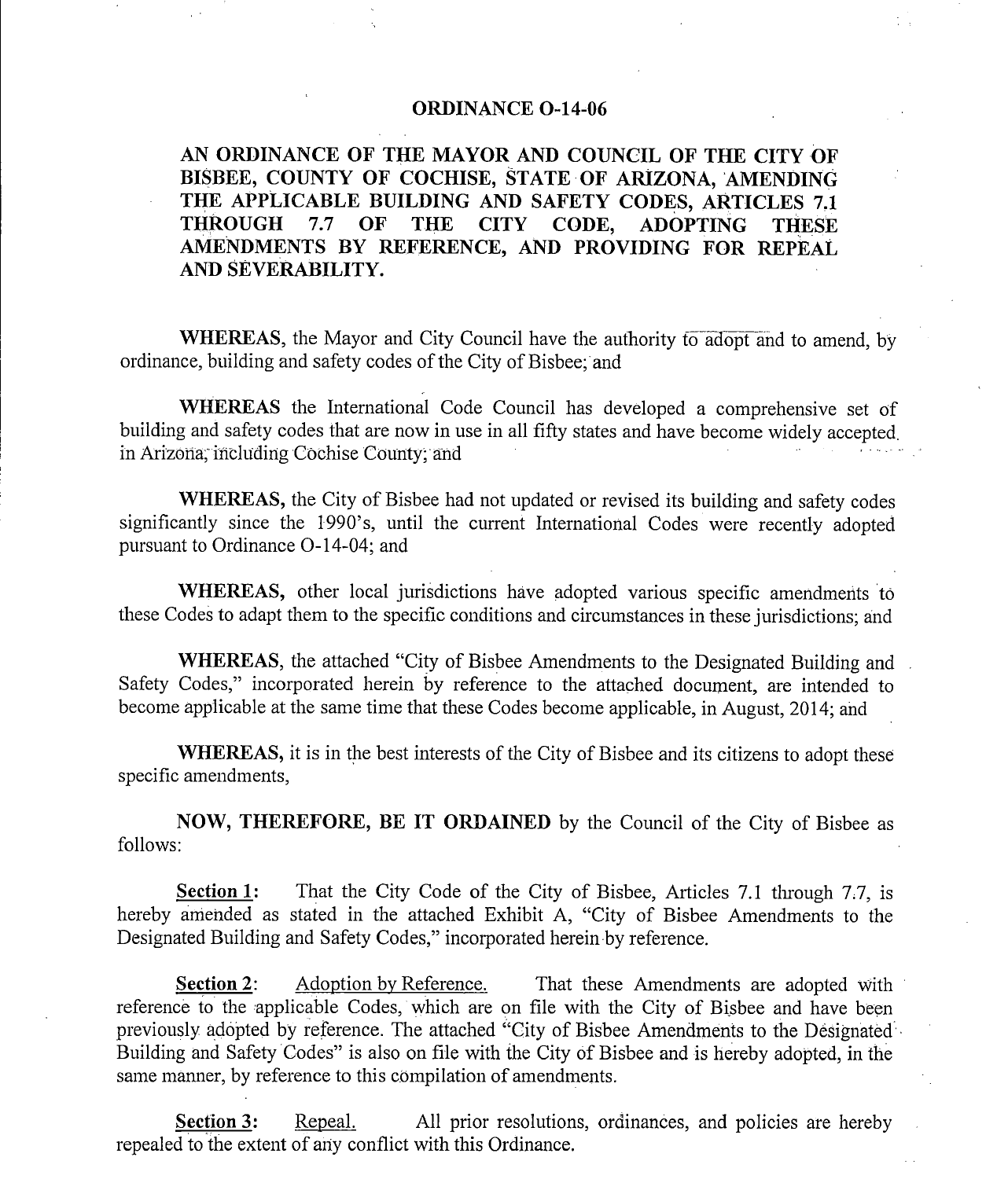Section 4: Severability. If any section, subsection, sentence, clause, phrase, or portion of this Ordinance is for any reason held to be invalid or unconstitutional by the decision. of any court of competent jurisdiction, such decision shall not affect the validity of the remaining portions.

 $\mathcal{L}$ 

s.<br>Section 5: Delayed Effective Date. In order to provide sufficient time for the<br>on to these new Godos this Ordinance shell first become effective as Aymed 4, 2014 transition to these new Codes, this Ordinance shall first become effective on August 4, 2014, and shall remain in effect thereafter until amended or rescinded.

PASSED, APPROVED AND ADOPTED by the Mayor and Council of the City of Bisbee, this 1st day of July, 2014.

**APPR** Adriana Z. Badal, Mayor

j ATTEST' r Unice Coronaal

APPROVED AS TO FORM:

John A. MacKinnon, City Attorney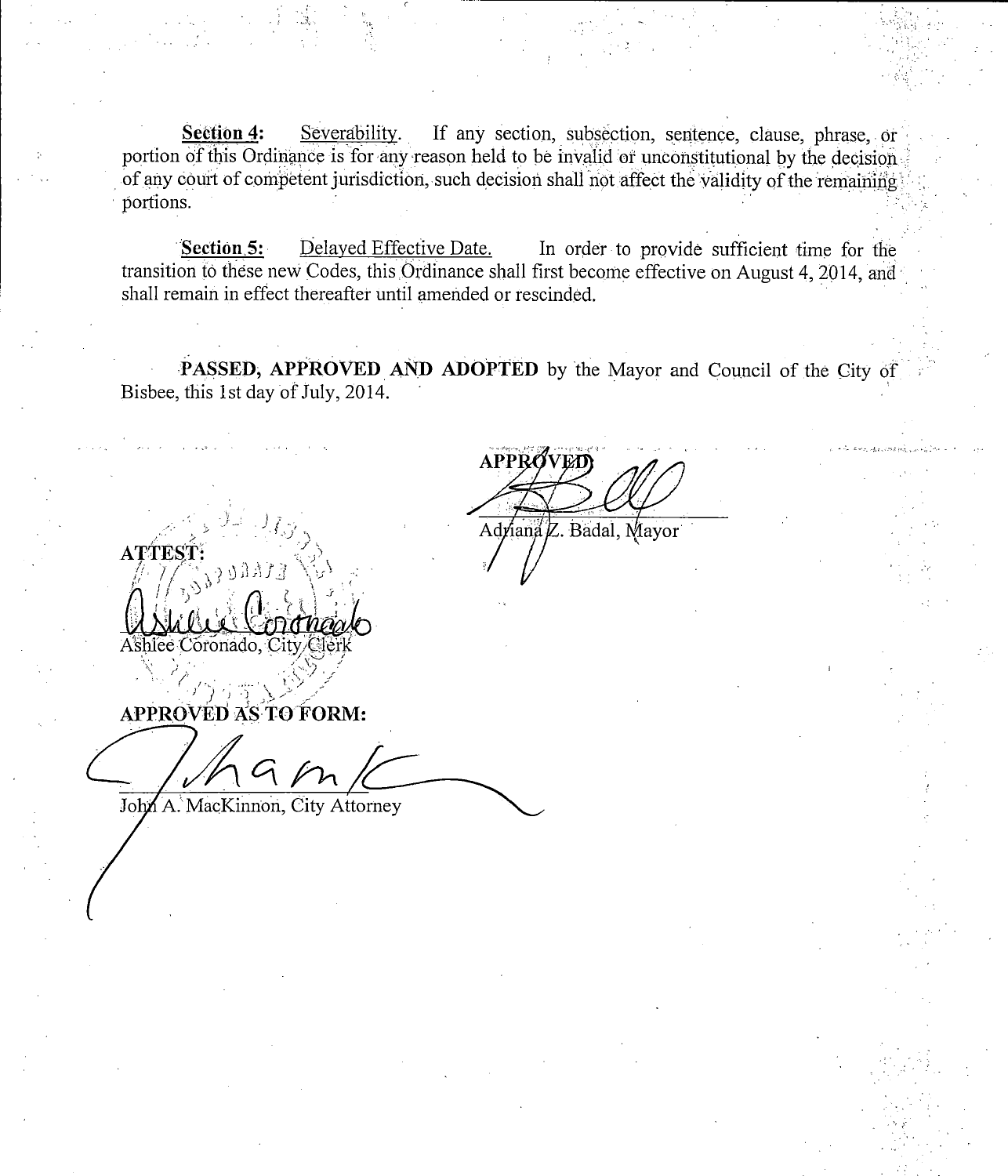#### **EXHIBIT A**

#### **CITY OF BISBEE AMENDMENTS** TO THE DESIGNATED BUILDING AND SAFETY CODES

## AMENDMENTS TO THE CITY CODE OF THE CITY OF BISBEE **ARTICLE 7.1, BUILDING CODES, THROUGH ARTICLE 7.7, BUILDING CONSERVATION CODE**

#### **New language**

**[Deleted language]** 

#### **CHAPTER 7 BUILDING**

#### **BUILDING CODES ARTICLE 7.1** (O-94-33; R-94-50; O-90-33; R-90-29; O-96-40)

#### $7.1.1$ Adoption of Codes and Specification of Design Criteria.  $(O-03-03)$

The 2012 International Building Code, the 2012 International Existing Building Code, and the 2012 International Residential Code, including all tables and appendixes, are hereby adopted for use in this jurisdiction, except as specifically amended or excluded by the amendments specified in this City Code. For purposes of each of the designated Codes adopted in this Chapter 7 of the City Code, the subject Code, as adopted and as may be amended from time to time, shall hereafter be designated as the Code of the City of Bisbee. The Building inspector of the City of Bisbee, or his designee, is authorized to assume all of the responsibilities and authorities of the "building official." as that term is used in these respective Codes.

Climatic and Geographic Design Criteria (all applicable Codes).  $7.1.1.A.$ 

| <b>Wind Speed</b>          | 90 mph                                          |
|----------------------------|-------------------------------------------------|
| <b>Ground Snow Load</b>    | 20 psf                                          |
| <b>Topographic Effects</b> | No                                              |
| <b>Seismic Design</b>      | Category B                                      |
| <b>Weathering</b>          | Moderate                                        |
| <b>Frost Line Depth</b>    | 12 inches                                       |
| Termite                    | <b>Heavy to Very Heavy</b>                      |
| Winter Design Temperature  | 18-20 degrees F                                 |
| <b>Flood Hazards</b>       | See Cochise County Flood Control, including new |
|                            | panels as adopted                               |
|                            |                                                 |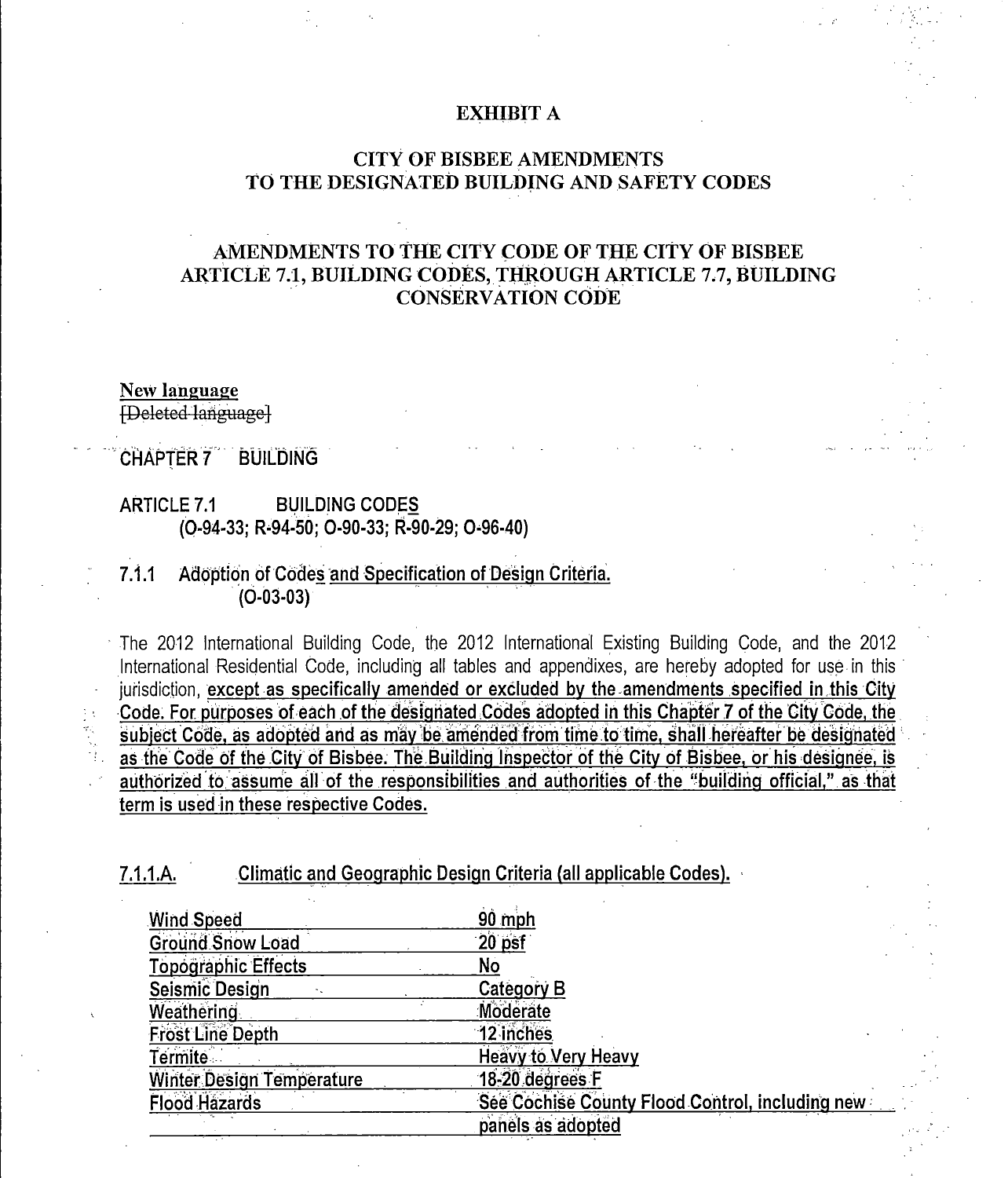7.1.1.B. City of Bisbee Amendments to the 2012 Edition of the International Building Code.

At Section 101.2, insert Exception 2 to read: "Existing buildings undergoing repair, alterations or additions and change of occupancy shall be permitted to. comply with the International Existing Building Code."

2 At Section 103 2, insert <sup>a</sup> reference to the adopted Building Permit Fees schedule of the City Code for the applicable fee schedule.

3. At Section 103.3, insert a reference to the permit fee refund authority included with the adopted Building Permit Fee schedule of the City Code.

At Section 103.3, insert a reference to the permit hee relund authority included with the<br>adopted Building Permit Fee schedule of the City Code.<br>4. At Section 406.3.3, change the first paragraph to read: "Carports of combu opening protection. Carport and grade floor surfaces shall be of approved noncombustible material."

At Section 406.3.4(1), change all references from "1/2 -inch gypsum board" to. "5/8 -inch Type 'X' gypsum board." Revise the second paragraph to read: "For garages beneath habitable rooms, cover above by not less than two layers of 5/8 -inch Type 'X' gypsum board." At the end of this section, insert: "Windows are not permitted in the separation wall. All walls supporting the fireresistance rated ceiling shall be protected with 5/8-inch Type 'X' gypsum board."

6. At Section 406.3.4(3), Add: "Refer to Section 714 for protection of other through or membrane penetrations."

7. At Section 406.3.4, Add subsection 406.3.4(4): "Attic access opening. The attic access opening protection supports shall be of noncombustible material." 2. At Section 406.3.4, Add subsection 406.3.4(4): "Attic<br>
9. At Section 708.1, Add number 6, to read: "Walls separating<br>
9. At Section 903.2.1.3(2), change "300" to "100 or more."<br>
1. At Section 903.2.1.3(2), change "300"

8. At Section 708.1, Add number 6, to read: "Walls separating tenant spaces."

9. \_\_\_\_\_At Section 903.2.1.3(2), change "300" to "100 or more."<br>10. \_\_\_At Section 903.2.3, insert a new item 3 as a new required area:<br>an occupant load of 30 or more."  $\overline{a}$ n occupant load of 30 or more." <u>) E fire area has</u>

11. At Section 1006.3, insert a new number 7 to read: "Interior electrical service rooms."

12. At Section 1009.9.3, in the exception, change reference to "1/2 -inch" to read: "5/8 -inch Type X."

At Table 2304.9.1, insert #35 -connection: "Story-to-story tie at 48" o.c. by minimum 18  $13.$ gauge strap with minimum 9" lap on studs. Fastening: per schedule in manufacture's installation instructions, or continuous sheathing with minimum 9" lap on studs."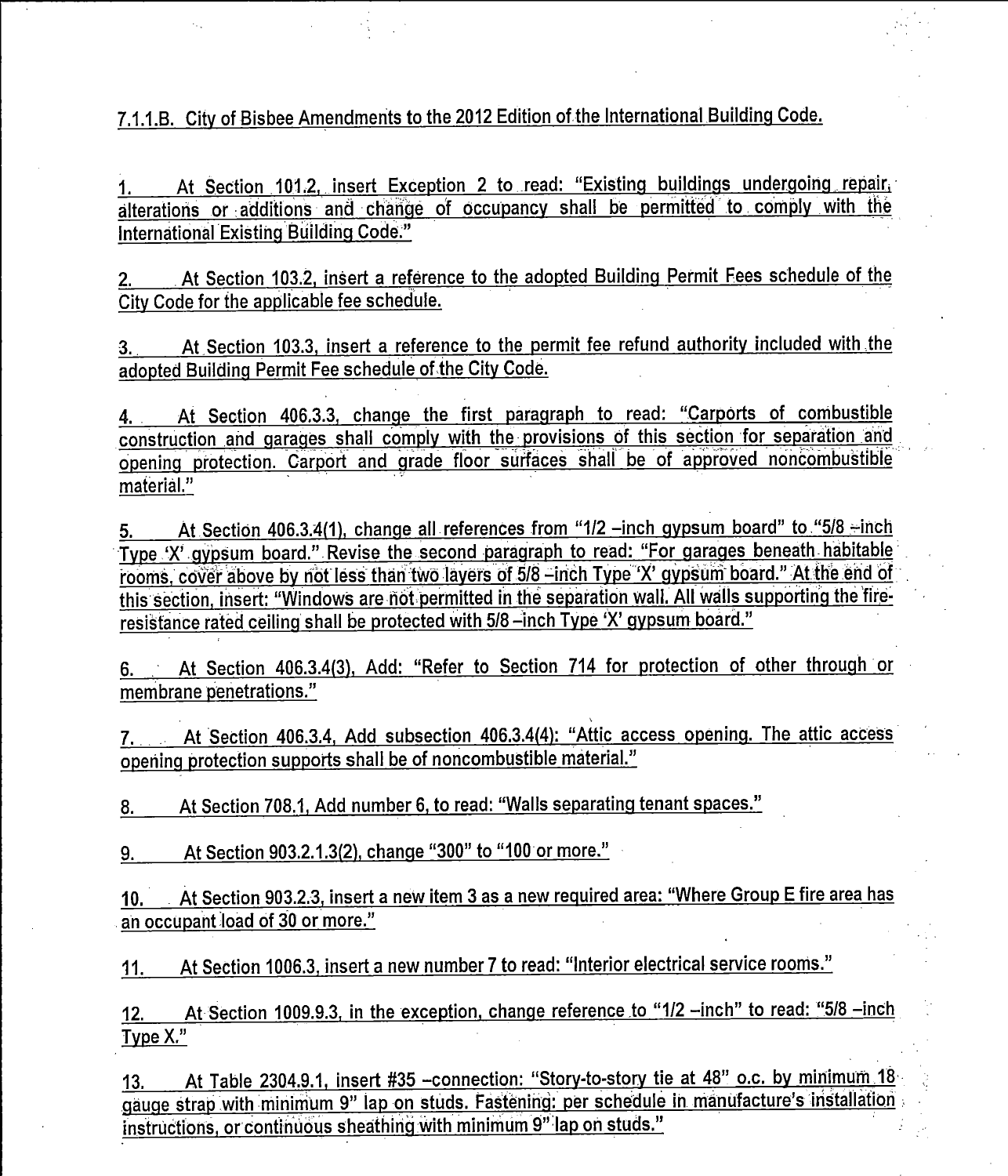14. - At Section 2902.2 Insert <sup>a</sup> new.Exception No' 4 to read " in existing boccupancies, one obl064- nployee restroom is allowed where the occupant load does not exceed `50 for other than M occupancies, and for M occupancies, where the occupant load does not exceed 100, provided that the one restroom for all such occupancies is code compliant with ICC A117.1 - 2009. Where it is not technically feasible to comply with the new construction standards, the above shall conform to the requirements to the maximum extend feasible."

15. At Section 3109, change the required height of the required barrier or fence from "4 feet" or "48 inches" to "5 feet" or "60 inches," as applicable. Enclosure requirements shall be not less than those required by applicable state law.

16. Appendices C, E, F, and G are adopted. Appendices A, B, D, H, I, J, K, L, and M are not adopted.

7.1.1.C. City of Bisbee Amendments to the 2012 Edition of the International Existing Building Code.

1. At Section 103.2, insert a reference to the Building Permit Fees schedule of the City Code for the applicable fee schedule.

2. <sup>At Section 103.3, insert a reference to the permit fee refund authority included with the Building Permit Fee schedule of the City Code.</sup> 1.1.1.C. City of Bisbee Amendments to the 2014<br>1. At Section 103.2, insert a reference to<br>for the applicable fee schedule.<br>2. At Section 103.3, insert a reference to<br>Building Permit Fee schedule of the City Code<br>3. At Sect

3. At Section 609.2, delete the exception. Water conservation requirements are applicable. <u>le\_to</u> new fixtures. 4. . . At Section 609.2, delete the exception. Water conservation requirements are applicable to<br>new fixtures.<br>4. . . . . At Section 805.4.4, change to read: "Doors serving a Group H occupancy and all other

occupancy groups not covered by item 2 in Section 1008.1.9.3, serving rooms or spaces with an occupant load of 50 or more, shall not be provided with a latch or lock unless it is panic release hardware, suitable for a fire exit."

5. At Section 1010.3, insert at the end of the paragraph: "... International Plumbing Code and Building Code, Bisbee City Code, and comply with City of Bisbee standards."

6. Appendices A, B, and C are adopted. Resource A is included as a source material in this Code.

7.1.1.D. City of Bisbee Amendments to the 2012 Edition of the International Residential Code.

1. At Section R103.2, insert a reference to the Building Permit Fees schedule of the City Code for the applicable fee schedule.

2. At Section R103.3, insert a reference to the permit fee refund authority included with the Building Permit Fee schedule of the City Code

3. At Section R105.2.1 change "200 square feet" to "120 square feet."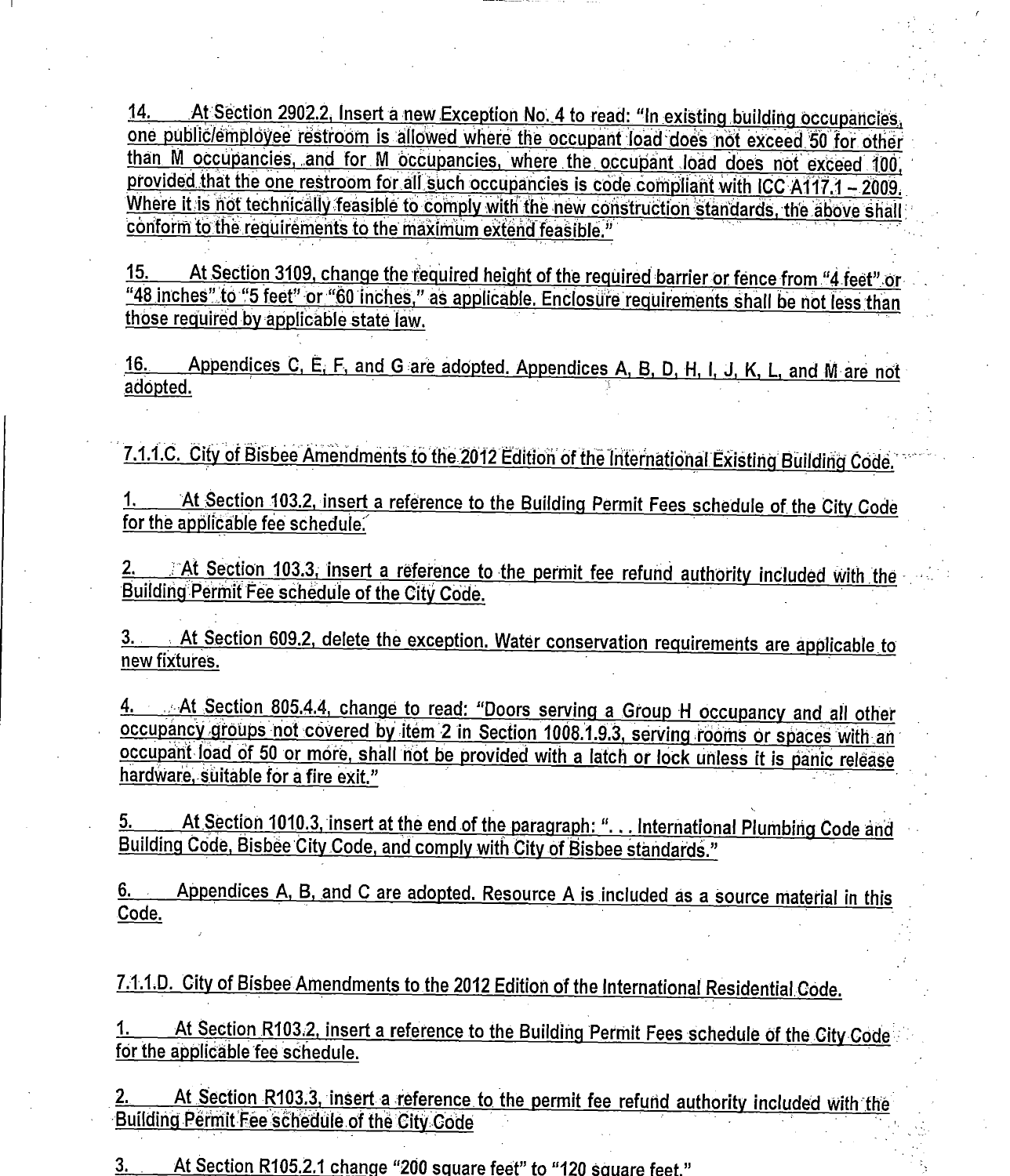4. Add a new Section R105.2.4 "Ordinary Repairs," to read: "Ordinary repairs which involve only the replacement of component parts of existing work with similar parts or materials and do. not exceed \$1000 in valuation (materials and labor at market value) and do not change any structural, <u>electrical, mechanical, plumbing, or fire safety condition. Ordinary repairs are subject to the</u> 4. Add a new Section R105.2<br>
<u>only the replacement of componency</u><br>
<u>exceed \$1000 in valuation (material</u><br>
electrical, mechanical, plumbing,<br>
provisions of R105.2.2." exceed \$1000 in valuation (materials and labor at market value) and do not change any structural,<br>electrical, mechanical, plumbing, or fire safety condition. Ordinary repairs are subject to the<br>provisions of R105.2.2."<br>5.

work." 5. At Section R105.2(6), amend to read: "Painting, papering, tiling, carpeting, and similar finish<br>work."<br>6. At Section 106.3.1, change the stamp language to read: "Approval and date – CITY OF

BISBEE."

At Table R302.6, change the three references from "1/2 - inch gypsum board" to "5/8 - inch Type X gypsum board or equivalent." Change the one reference from "5/8 - inch Type X gypsum board" to "Two layers of 5/8 - inch Type X gypsum board or equivalent." Type X gypsum board or equivalent." Change the one reference from "5/8 – inch Type X gypsum<br>board" to "Two layers of 5/8 – inch Type X gypsum board or equivalent."<br>8. At Section R302.6, insert subsection R302.6.1, as foll

access opening protection supports shail be of noncombustible material."

Section R309, insert the words "or carport of combustible construction" after all 9. . . references to garage. (Requires fire separation from carport.)

10. Delete Section R309.5 regarding fire sprinklers, per Arizona law.

11. At Section R313; delete mandatory language. Add the following: Fire sprinklers are not required where the implementation of any such Code provision is prohibited by Arizona law. They may be an appropriate form of optional fire protection.

12. At Section R314.4, insert the following after the second sentence: "Smoke alarms shall not be installed on a dedicated circuit and shall originate from a general-purpose branch circuit."

13. At Section R602.3, insert at the end of the first paragraph: "In multi-story structures, floor ties shall be provided at 48" o.c. or wood structural panels shall be installed with <sup>a</sup> minimum of a.9 " overlap of both floor studs."

14. At Section R606.11, change beginning to read: "Masonry walls shall be reinforced and anchored ...."

ovenap of both hoor studs.<br>14. At Section R606.11, change beginning to read: "Masonry walls shall be reinforced and<br>anchored . .."<br>Construction in Seismic Design Category B," and change the following: change #4 bars at "10 <u>o.c." to "#4 bars at 4' o.c."; add one 1/2" bar @ top of foundation; add two 1/2" bars @ bottom of oundation; add one 1/2" bar @ top of wall; add one  $\frac{1}{2}$ " bar @ roof connection.</u> 15. At Figure R606.11(2), retitle to read: "Requirements for Reinforced Grouted Masonry<br>Construction in Seismic Design Category B," and change the following: change #4 bars at "10 ft.<br>o.c." to "#4 bars at 4' o.c."; add one

spacing of <sup>4</sup> feet."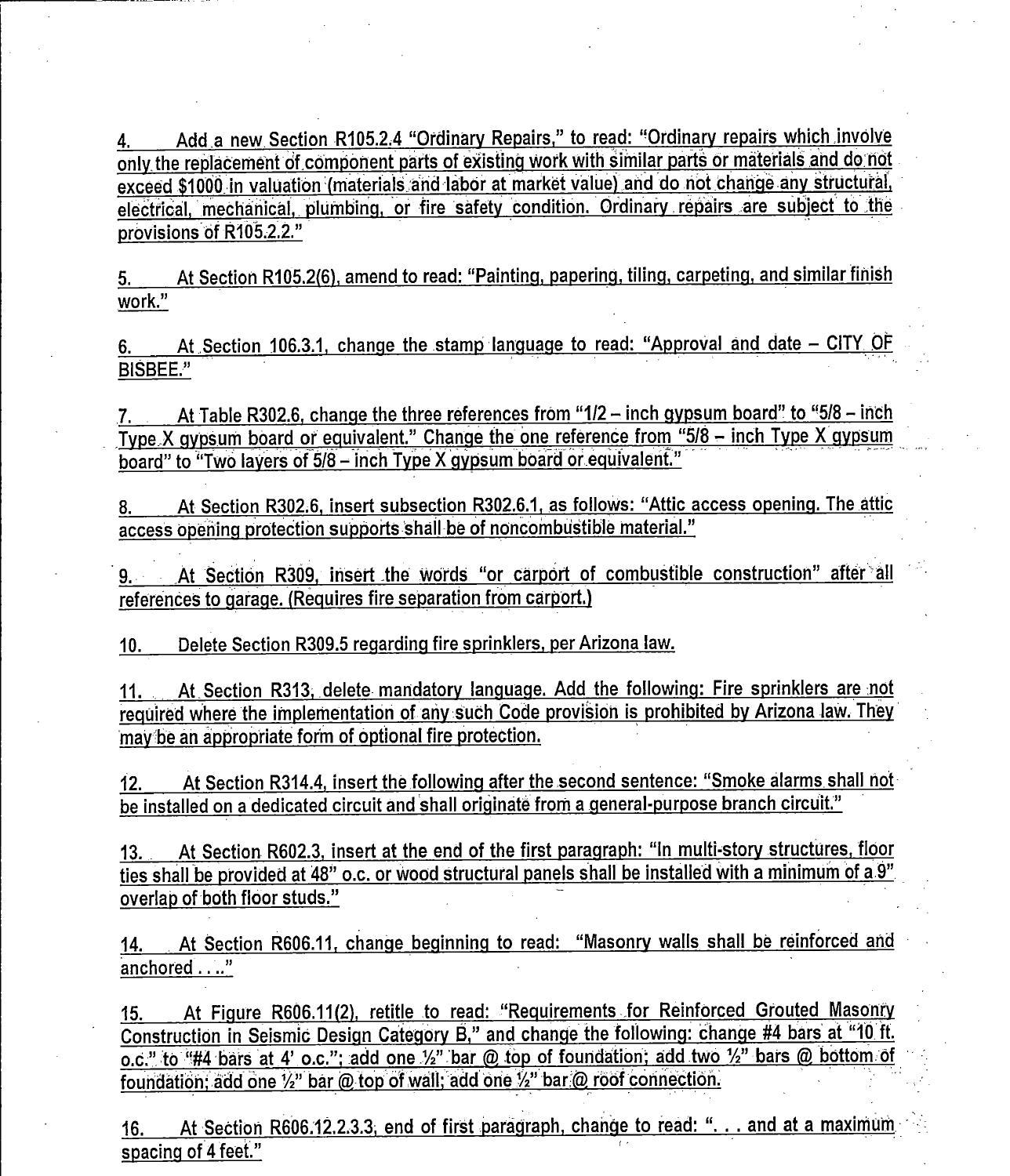17. At Table 1101.10 – Climate Zones, City of Bisbee requirements shall be not less than those<br>required for Zone 1 for all purposes. reg6ired. 1 #f6rZone\_orall.purposes.

18. At Section N1103.4.2, change to read: "Refer to the City Code, Section 7.2.3 (R-4 minimum)."<br>19. At Section. P2801.5.1. Pan. Size, and Drain. Add the following at the end of the second required for Zone 1 for all purposes.<br>18. At Section N1103.4.2, change to read: "Refer to the City Code, Section 7.2.3 (R-4 minimum)."<br>19. At Section P2801.5.1, Pan Size and Drain. Add the following at the end of the secon previously installed drain is available." 19. At Section P2801.5.1, Pan Size and Drain. Add the following at the end of the second<br>sentence: "A drain shall not be required for replacement water heaters in locations where no<br>previously installed drain is available.

with the following: "Sprinklers are not required within dwelling units. This section serves as a guide Freviously installed drain is available."<br>The world with the following: "Sprinklers are not required within dwelling units. This section serves as a guide<br>for voluntary installations or to allow for a fire separation reduc <u>zu. At Secuon Pzs</u><br>with the following: "Sp<br>for voluntary installati<br>and R302.2.2."

21. At Section P3009, Gray Water Recycling Systems, delete Sections 3009.11, Drain, and 3009.14, Landscaping, and all references to those sections.

22. At Section P3201.2, change the Exception to read: "Traps for floor drains shall be fitted with a trap primer."

22. At Section P3201.2, change the Exception to read: "Traps for floor drains shall be fitted<br>with a trap primer."<br>23. At Section E3601.6.2, change the first sentence to read: "Service disconnecting means and<br>risers shall risers. The section PS201.2, change the Exception to Tead. Thaps for hoor drams shall be inted<br>with a trap primer."<br>The structure is not be surface mounted and provided on the outside of the structure. A recessed service<br>e entry is not permitted." 21. At Section P3009, Gray Water Recycling Systems, delete Sections 3009.11, Drain, and<br>3009.14, Landscaping, and all references to those sections.<br>22. At Section P3201.2, change the Exception to read: "Traps for floor dra

24 At Section E3608.1, insert a second paragraph to read: "All accessory structures with a foundation require the installation of a concrete-encased electrode as required by Section France entry is not permitted."<br>
24. At Section E36<br>
poured foundation requested.

25. At Section E3902.5, change to read: ". . . receptacles installed in ground level rooms and 25. At Section E3902.5, change to read: ... receptacies installed in ground level fooins and<br>unfinished basements shall have ..." and "For purposes of this section, ground level rooms and E3608.1.2."<br>25. At Section E3902.5, change to reunfinished basements shall have . . ." an<br>unfinished basements are defined. .."

26. At Section E4003.12, change the section title to read: "Luminaries in Clothes Closets, 26. At Section E4003.12, change the section title to read: "Luminaries in Clothes Closets,<br>Pantries, and Storage Rooms." (All reference in this section to closet or clothes closet shall apply to clothes closets, pantries, and storage rooms.) 26. At Section E4003.12, change the section title to read: "Luminaries in Clothes Closets, Pantries, and Storage Rooms." (All reference in this section to closet or clothes closet shall apply<br>to clothes closets, pantries,

above grade ..."

28. Appendices A, B, C, D, E, G, J, K, and M are adopted. Appendices F, H, I, and L are not adopted.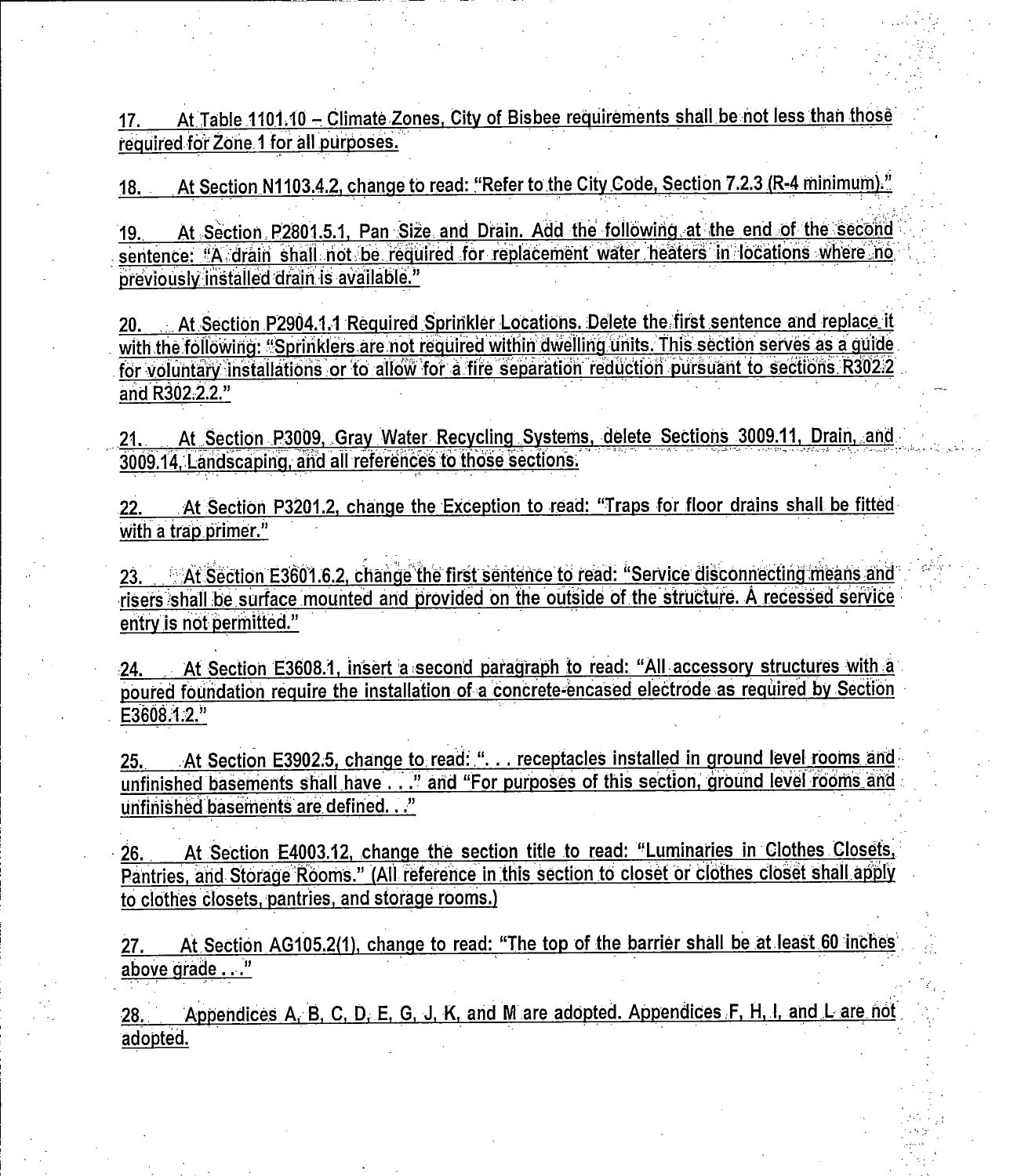#### **Condition Precedent to Issuance of Building Permits**  $7.1.2$  $(O-10-16; O-11-17)$

No building permit shall be issued for the construction of a new structure unless that structure and the proposed usage are in compliance with the Zoning Code of the City of Bisbee.

### 7.1.3 Building Permit Fees (0-07-14; 0-06-05; 0-03-03: 0-09-05; 0-10-03)

The following fees and fee schedules shall be applicable to all projects and improvements within the City of Bisbee for which a building permit of any type is required and for which fees may be charged under any of the respective Codes which are adopted in this Chapter.

|                            | PERMIT FEES                                 |
|----------------------------|---------------------------------------------|
| <b>TOTAL VALUATION</b>     | <b>FEE</b>                                  |
| \$1 to \$500               | \$24                                        |
| \$501 to \$2000            | \$24 for the first \$500, plus \$3 for each |
|                            | additional \$100 or fraction thereof.       |
| \$2001 to \$40,000         | \$69 for the first \$2000, plus \$11 for    |
|                            | each additional \$1000 or fraction          |
|                            | thereof.                                    |
| \$40,000 to \$100,000      | \$487 for the first \$40,000, plus \$9 for  |
|                            | each additional \$1000 or fraction          |
|                            | thereof                                     |
| \$100,001 to \$500,000     | \$1027 for the first \$100,000, plus \$7    |
|                            | for each additional \$1000 or fraction      |
|                            | thereof                                     |
| \$500,001 to \$1,000,000   | \$3,827 for the first \$500,000, plus \$5   |
|                            | for each additional \$1000 or fraction      |
|                            | thereof                                     |
| \$1,000,001 to \$5,000,000 | \$6327 for the first \$1,000,000, plus \$3  |
|                            | for each additional \$1,000 or fraction     |
|                            | thereof                                     |
| \$5,000,001 and over       | \$18,327 for the first \$5,000,000, plus    |
|                            | \$1 for each additional \$1,000,000 or      |
|                            | fraction thereof                            |

Ŵ,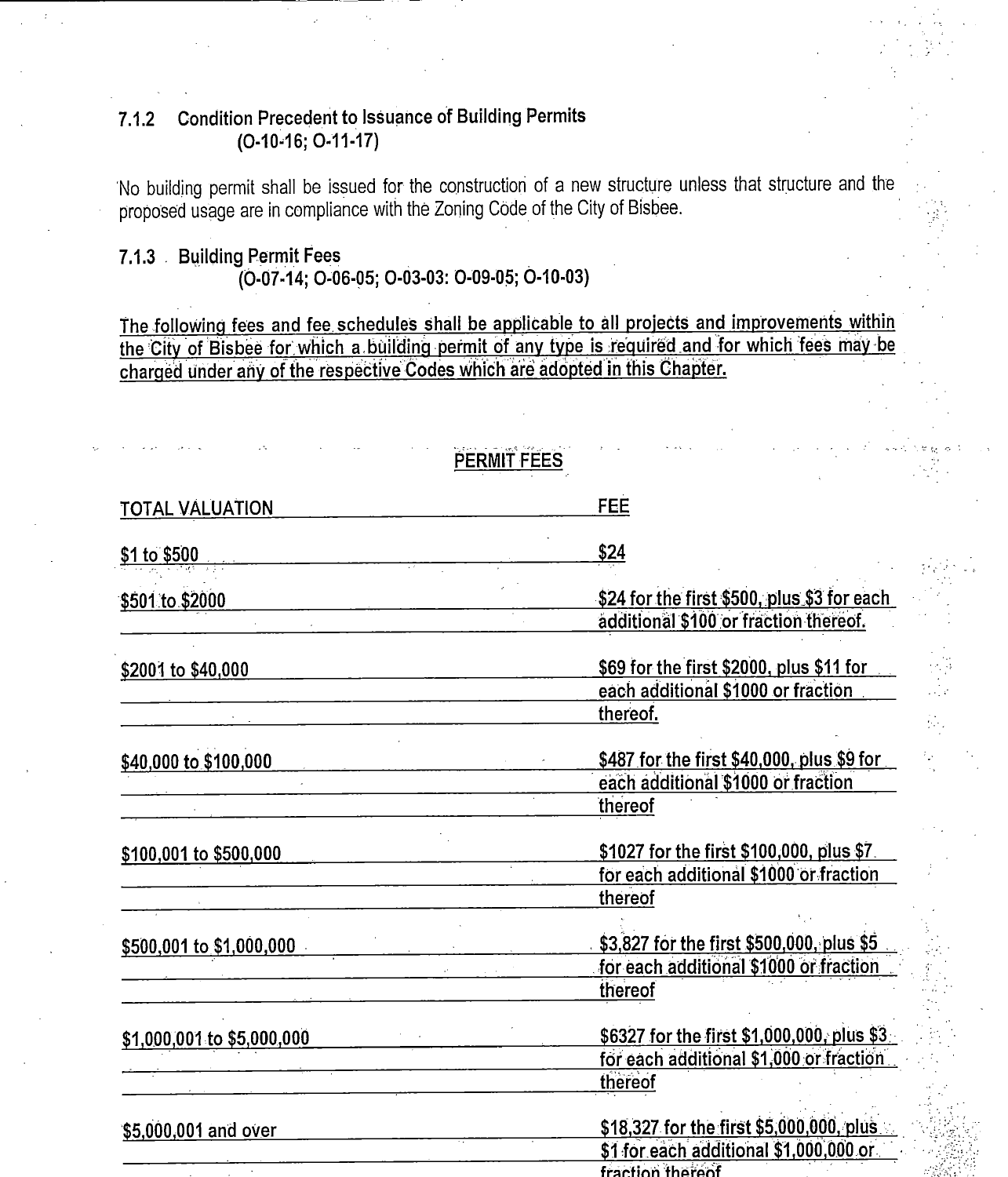For purposes of determining the "Total Valuation" for a project, the following values shall be used:

- a. New residential structures shall be valued at \$73.00 per square foot.
- b. New accessory structures associated with residential occupancies, but not intended for residential use (garages, storage buildings, and similar types of uses.) shall be valued at \$36.50 per square foot.
- c. Remodels, additions, and alterations of existing residential structures shall be valued at the total cost of all such work, based on the contract documents, or the builder's estimates, if there is no contract amount.
- d. New commercial structures and additions, alterations, and remodels of existing commercial structures shall be valued based on the contract documents for this work. If there are no contract documents for such work, these valuations shall be based on the most current "Building Valuation Data" available, as provided by the International Code Council.
- e. If the applicant fails or is unable to provide a commercially reasonable Total Valuation amount for all labor, materials, and other costs associated with that project, for any project other than those with per square foot values or flat rates established in this City Code, the Building Official may use the most current available "Building Valuation Data" provided by the International Code Council to determine a Total Valuation for that project.
- f. Total fees for the following Permits shall be charged at the following flat rates, rather than values:
	- 1. Electrical service upgrade or replacement (does not include Branch Circuit work): \$55.00 for residential and \$60.00 commercial.
	- 2. Electric or gas water heaters: \$25.00 residential and \$30.00 commercial.
	- 3. Utility Clearance Inspection (Green Tag): \$ 25.00
	- 4. Manufactured Home Installation Permit: \$200.00
- g. Ordinary repairs to residential structures which involve only the replacement of component parts of existing work with similar parts or materials and do not exceed \$1000 in valuation (materials and labor at market value) and do not change any structural, electrical, mechanical, plumbing, or fire safety condition do not require a permit and are not subject to any fee.

In addition to the fees specified above, a Plan Review Fee in the amount of 65% of the applicable Building Permit Fee will be charged for all permits which require plan review under the applicable Code. The Plan Review Fee shall not be applicable to those permits that are subject to the specified flat rate fees.

These Permit Fees include one initial inspection and two (2) re-inspections for each stage of the project that does not pass the initial inspection. Additional inspections shall be subject to an additional fee in the amount of \$47.00. Inspections during weekends or at times other than normal business hours, when specifically requested by the owner or contractor, shall be subject to an additional fee of \$47.00 per hour, minimum two hours.

Notwithstanding any other provision or law, the City shall not charge any fee for that portion of any building permit, plan review or inspection services that is associated with the installation of a  $\overline{u}$ .  $\overline{u}$   $\overline{u}$  and  $\overline{u}$  and  $\overline{u}$  and  $\overline{u}$  and  $\overline{u}$  and  $\overline{u}$  and  $\overline{u}$  and  $\overline{u}$  and  $\overline{u}$  and  $\overline{u}$  and  $\overline{u}$  and  $\overline{u}$  and  $\overline{u}$  and  $\overline{u}$  and  $\overline{u}$  and  $\overline{u}$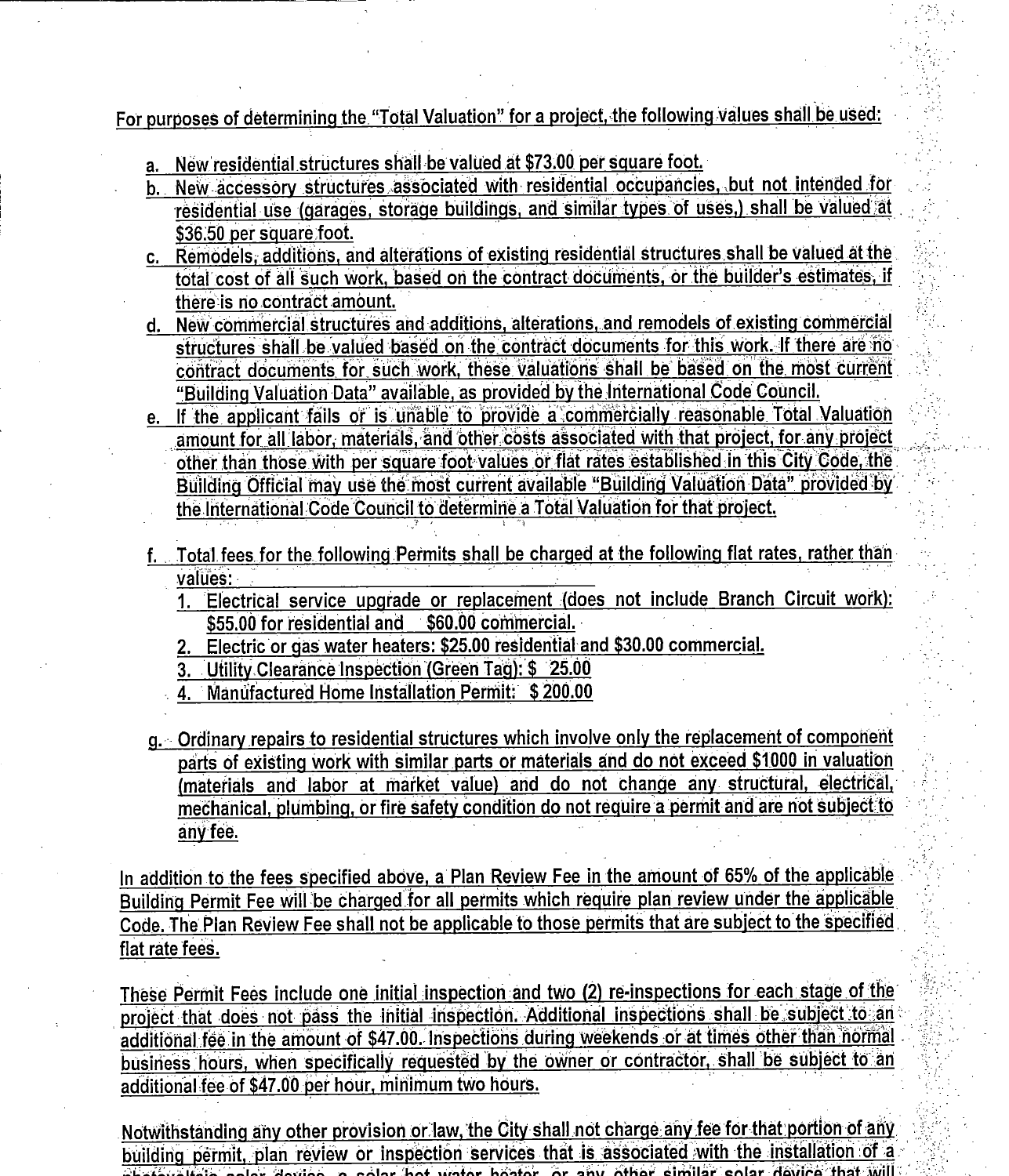convert solar energy to electrical energy or heat and that will result in a decrease in the production of global warming emissions. This fee exemption shall only be applicable to that portion of any such permit directly associated with the installation of any such solar device and shall not exempt other building components from the generally applicable fees. This fee exemption shall not apply to the installation of skylights, windows or other means of providing natural lighting or to building designs that employ passive solar heating or.cooJing methods for the structure.

For work which requires a Building Permit pursuant to the applicable Code or Codes, and which is initiated without obtaining an appropriate Building Permit and without paying the applicable Permit Fee, the cost for the required Building Permit shall be two times (2x) the otherwise applicable fee for that work.

The Building Official may authorize a refund of the Permit Fees paid by the applicant if the request for the refund is made prior to the time at which the Building Official has performed any Plan Review or other work on the project and the project is being cancelled. For all other refund requests, the Building Official shall not authorize the refund of the fee, or any portion of it, associated with any portion of the work which has been performed by the Building Official or his designee prior to the receipt of the request for refund and the notice of the cancellation of the project.

Except as may be otherwise specified, the fees included within these Codes are hereby adopted.<br>7.1.4 Conformance to Arizonans with Disabilities Act

Standards and specifications set forth in Title 41, Chapter 9, Article 8, Arizona Revised Statutes (Arizonans, with Disabilities Act), and its implementing rules, including "Americans with Disabilities Act Accessibility Guidelines for Buildings and Facilities" declared a public record of Resolution No. R-96-46, as applying to public entities, are hereby adopted and incorporated as an amendment to the Uniform Building Code. adopted by Ordinance O-94-33 and made a part thereof as tough fully set forth therein. Such standards and specifications shall apply to new construction and alterations and are not required in buildings or portions of existing buildings that do not meet the standards and specifications.

Standards and specifications set forth in Title 41, Chapter 9, Article 8, Arizona Revised Statutes (Arizonans with Disabilities Act), and its implementing rules, including "Americans with Disabilities Act Accessibility Guidelines for Buildings and Facilities" declared a public record by Resolution No. R-96-46, as applying to public accommodations and commercial facilities, are hereby adopted and incorporated as an amendment to the Uniform Building Code adopted by Ordinance O-94-33 (Chapter 7, City Code) and made part thereof as though fully set forth therein. Such standards and specifications shall apply to new construction and alterations commenced after September 3, 1996.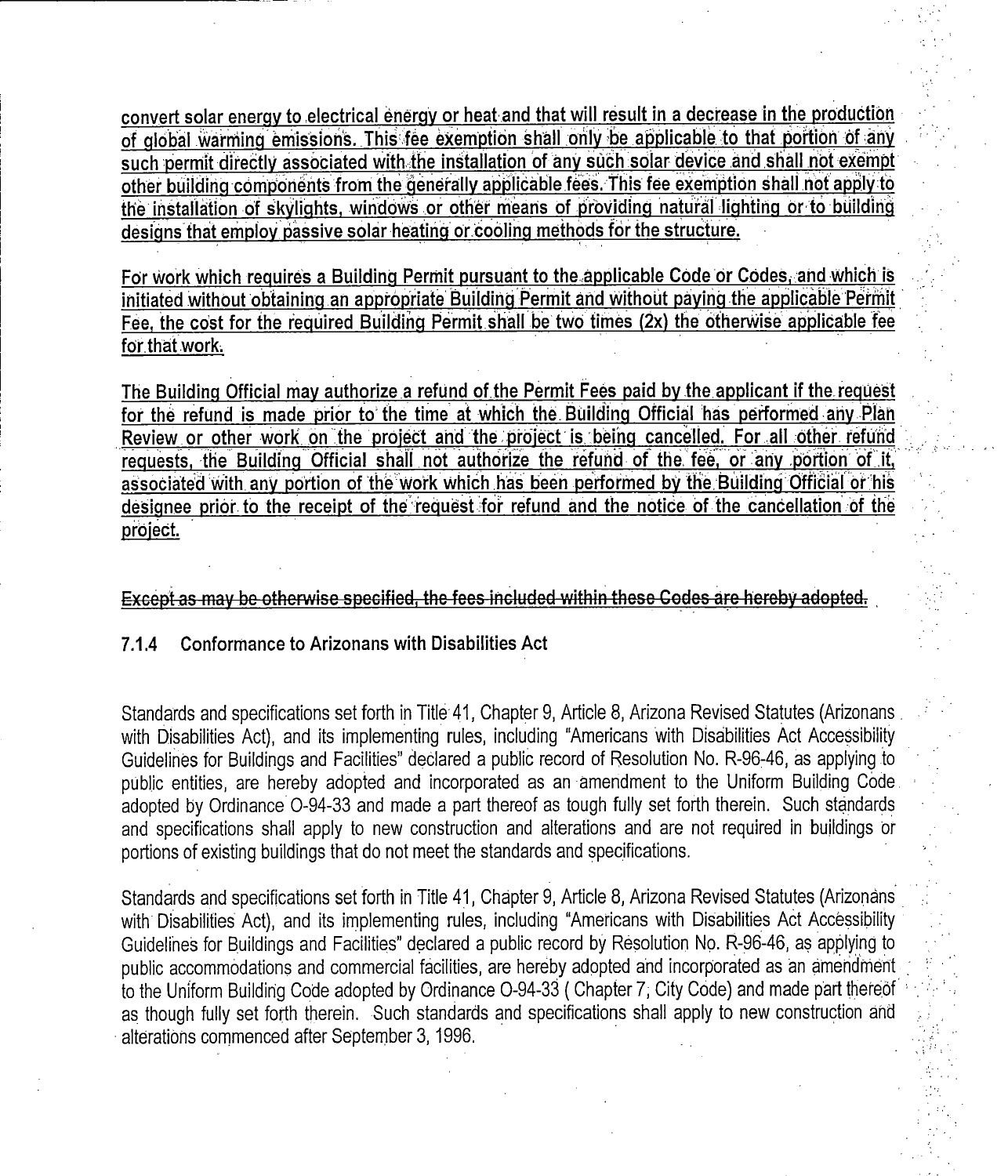## ARTICLE 7.2 PLUMBING CODE (0-94-33; R-94-50; 0-90-33; R-90-29; 0-88-06)

#### 7.2.1 Adoption of Code

The 2012 International Plumbing Code, including all tables and appendixes, is hereby adopted for use in this jurisdiction except as specifically amended or excluded by the amendments specified in this City Code. The 2012 Internation Plumbing Code, as applicable in the City of Bisbee, is hereby amended as follows: ARTICLE 7.2 PLUMBING CODE<br>
(O-94-33; R-94-50; O-90-33; R-90-29; O-88-06)<br>
T.2.1 Adoption of Code<br>
The 2012 International Plumbing Code, including all tables and appendixes, is hereby adopted for use in<br>
this jurisdiction <u></u>

1. At Section 101.2, number the existing exception as Exception 1; Exception 2 to read:<br>Plumbing systems in existing buildings undergoing repair, alteration or addition, and change of occupancy shall be permitted to.comply with the international Existing Building Code.

At Section 106.6.2, insert a reference to the Building Permit Fees schedule of the City Code for the applicable fee schedule

At Section 106.6.3, insert a reference to the permit fee refund authority included with the Building Permit Fee schedule of the City Code

At Section 106.6.3, insert a reference to the permit fee refund authority included with the<br>Building Permit Fee schedule of the City Code<br>4. <u>At Section 403.2, in Exception No. 2, change "15" to "50." Insert a new Exceptio</u> occupant load does not exceed 50 for other than M occupancies, and for M occupancies, where the occupant load does not exceed 100, provided that the one restroom for all such occupancies. is<br>code compliant with ICC A117.1 – 2009. Where it is not technically feasible to comply with the new 3. At Section 106.6.3, insert a reference to the permit fee refund authority included with the<br>Building Permit Fee schedule of the City Code<br>4. At Section 403.2, in Exception No. 2, change "15" to "50." Insert a new Except  $\overline{\text{construction}}$  standards, the above shall conform to the requirements to the maximum extend feasible."

5. At Section 903.1, insert "6 inches."

6. At Section 1003 and following regarding Grease interceptor requirements, note that the 6. At Section 1003 and following regarding Grease interceptor requirements, note that the<br>exceptions and protections for existing uses as included in Section 13.5.2 of the City Code shall<br>remain in effect Upon the adoption 6. At Section 1003 and following regarding Grease interceptor requirements, note that the exceptions and protections for existing uses as included in Section 13.5.2 of the City Code shall remain in effect. Upon the adoptio shall replace the provisions of the Uniform Plumbing Code for all purposes, excep as may be specifically excepted under State or local law.

7. Appendix B, with a 3 inch per hour rainfall rate, is adopted. Appendices  $C, D, E$ , and F are informational resources and are adopted for that purpose. Appendix A is not adopted.

#### 7.2.2 General Amendments

The Plumbing Code is amended by adding the following: .

- A. Any new connections from inflow sources such as flood waters and seepage waters into the sanitary sewer portion of the City sewer system shall be expressly prohibited.
- B. To ensure that new sewers and connections to the City sewer system are properly designed and constructed, new sewers and connections shall be designed and constructed in accordance with the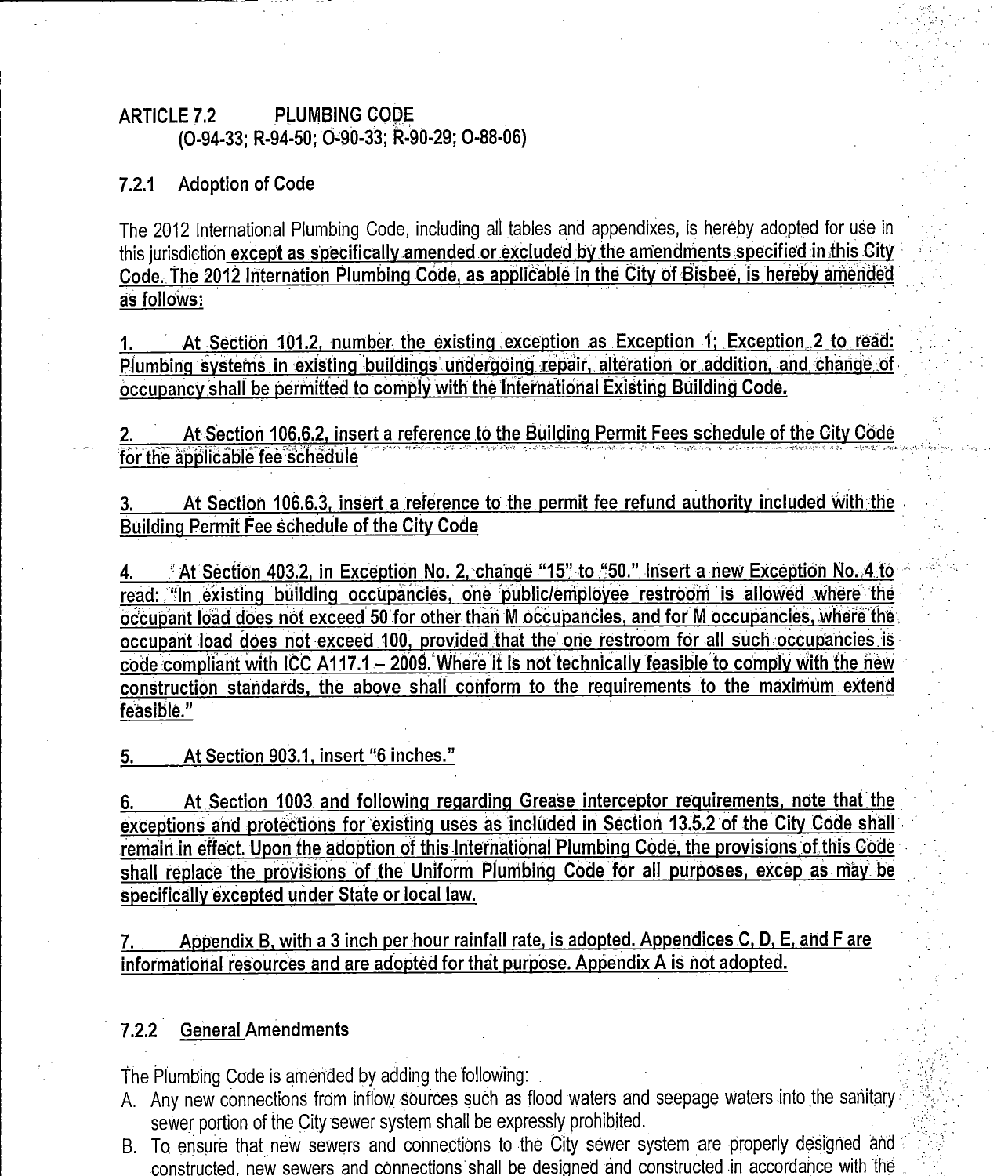requirements of the Arizona Department of Health Services, Cochise County Health Department and the City.

- C. All wastewater introduced into the treatment ;works of the City shall not contain toxins or other pollutants in amounts or concentrations that endanger public safety and physical integrity of the treatment works, or cause violation of effluent or water quality limitations, or preclude the selection of the most cost-effective alternative for wastewater treatment and sludge disposal.<br>D. Fees provided in the plumbing code are hereby amended. Fees shall be adopted by resolution of the
- Council.

#### 7.2.3. Water Conservation Requirements.

The following water saving requirements are intended to be applied in connection with the provisions of the adopted Plumbing Code and shall be applicable to all new construction and to that portion of any remodeled or retrofitted commercial construction which includes any substantial replacement or remodeling of the systems or fixtures described in this Article.

#### A. Plumbing Standards

- 1. Hot water pipes, including those in any recirculation system, shall be insulated with a  $minimum$  thermal resistance (R-value) of R-4.
- 2. Hot water systems shall be designed and shall include such components as may be necessary to deliver hot water at each demand point with no more than 0.6 gallons (2.3 liters) of water delivered prior to the delivery of hot water.
- 3. All new single family residential construction shall include plumbing features that will be readily adaptable, accessible, and clearly marked to allow for the optional use of the "gray water" (aka "greywater") to be produced by the residents, to be used as a source for outdoor irrigation, in the manner allowed by applicable law.
- 4. Water service pressure at the point of delivery for residential occupancies shall not exceed <sup>60</sup> pounds per square inch (psi). The Building Inspector is authorized to allow exceptions' where circumstances beyond the control of the property owner may require a higher limit.

#### B. Plumbing Fixture Standards

Except as otherwise noted, the following designated plumbing fixtures and appliances shall` Except as otherwise noted, the following designated plumbing fixtures and appliances shall exercise the "WaterSense" labeled fixtures, or shall meet or exceed the water conservation is standard established for these types of fixtures through the "WaterSense" program. "WaterSense" is a program established by the U.S. Environmental Protection Agency which, among other matters, establishes criteria for water-efficient plumbing fixtures and maintains, materialistings through the EPA website of the designated criteria and approved fixtures and maintains.<br>Instings through the EPA website of the designated criteria and approved fixtures. For proposed fixtures or appliances which do not include the "WaterSense" label, the property owner or contractor shall have the obligation of demonstrating that the proposed fixture meets or exceeds these requirements. (Where flow rates are provided in parentheses, these represent maximums at the time of the adoption of this regulation, but may be subject to change as the strategy is a contamn efficiencies are improved.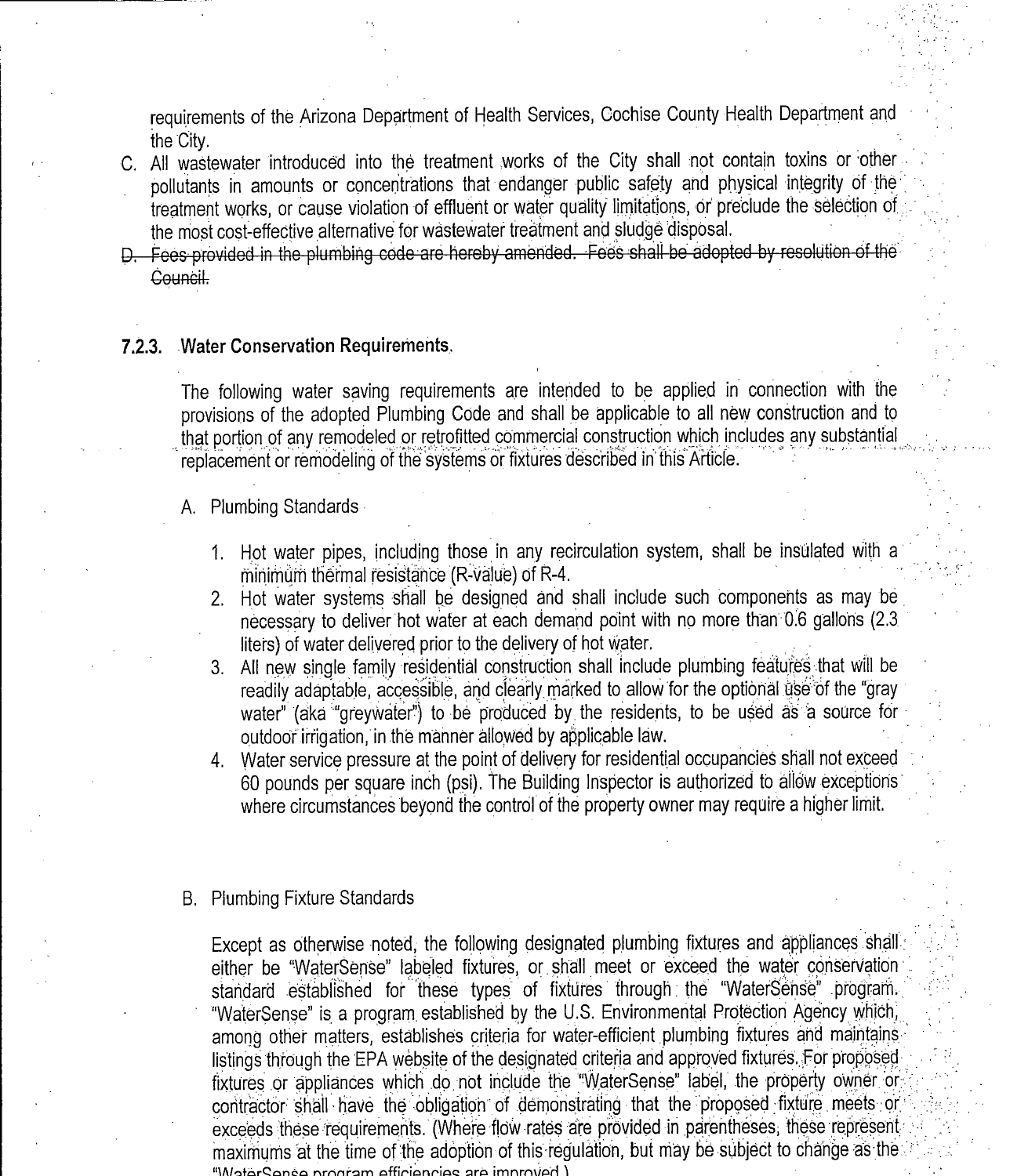- 1. Toilets (1.28 gallons per flush- gpf)
- 2. Flushing urinals (only for custodial cleaning) or non-water using units.
- 3. Bathroom sink faucets and faucet accessories. (1.5qpm)
- 4. Kitchen sink faucets and accessories (2.2 gpm max.).
- 5. Showerheads, single units.

For shower compartments with multiple outlet units, including body sprays, rain systems, . waterfalls, and jets, the total flow rate of water from all such outlets into the compartment shall not exceed 2.0 gpm.

- 6. Residential clothes washers, Energy Star qualified with <sup>a</sup> water factor equal or less than 6.0 gallons of water per cycle per cubic foot of capacity.
- 7. Commercial laundry facilities, including for-fee washing machines available to the public or residents of a multifamily housing development, Energy Star qualified with a water factor of . 4.5 gallons per cubic foot of capacity, or less.
- 8. Evaporative cooling systems for single family residences shall use a maximum of 3.5 gallons (13.3 liters) of water per ton-hour cooling, when adjusted to maximum water use.
- 9. Water softener systems shall be certified to meet the standards of NSF/ANSI 44, Residential Cation Exchang Water Softeners, 2, including the efficiency ratings standards in Section 7.
- 10. Drinking water treatment systems must.be certified to yield at least <sup>85</sup> gallons of treated. in Section 7.<br>Drinking water treatment systems must be certi<br>water for each 100 gallons of water processed.
- C, Prohibited Plumbing Fixtures

The following designated types of plumbing fixtures and systems shall not be permitted in connection with any new or remodeled commercial or multi-family building or other facility. For purposes of this. restriction, a "remodeled commercial or multifamily building or facility' would include any such structure or improvement in which these designated types of plumbing fixtures and systems were not already in place.

- 1. Outdoor air-cooling misters which release water or water vapor, reducing the apparent ambient temperature in that location.
- 2. Commercial car washing facilities, including dealerships, which do not include systems which recycle a minimum of seventy-five percent (75%) of the water used in the system.
- 3. Watering or irrigation systems that do not include rainfall shutoff devices, or other. mechanisms that reduce or interrupt the delivery of water during effective rain events.

## ARTICLE 7.3 ELECTRICAL CODE 0.94 -33; R- 94 -50; 0- 90 -33; R- 90.29)

#### 7.3.1 Adoption of Code

The 2014 National Electric Code, including all tables and appendixes, is hereby adopted for use in this. jurisdiction except as specifically amended or excluded by the amendments specified in this City Code.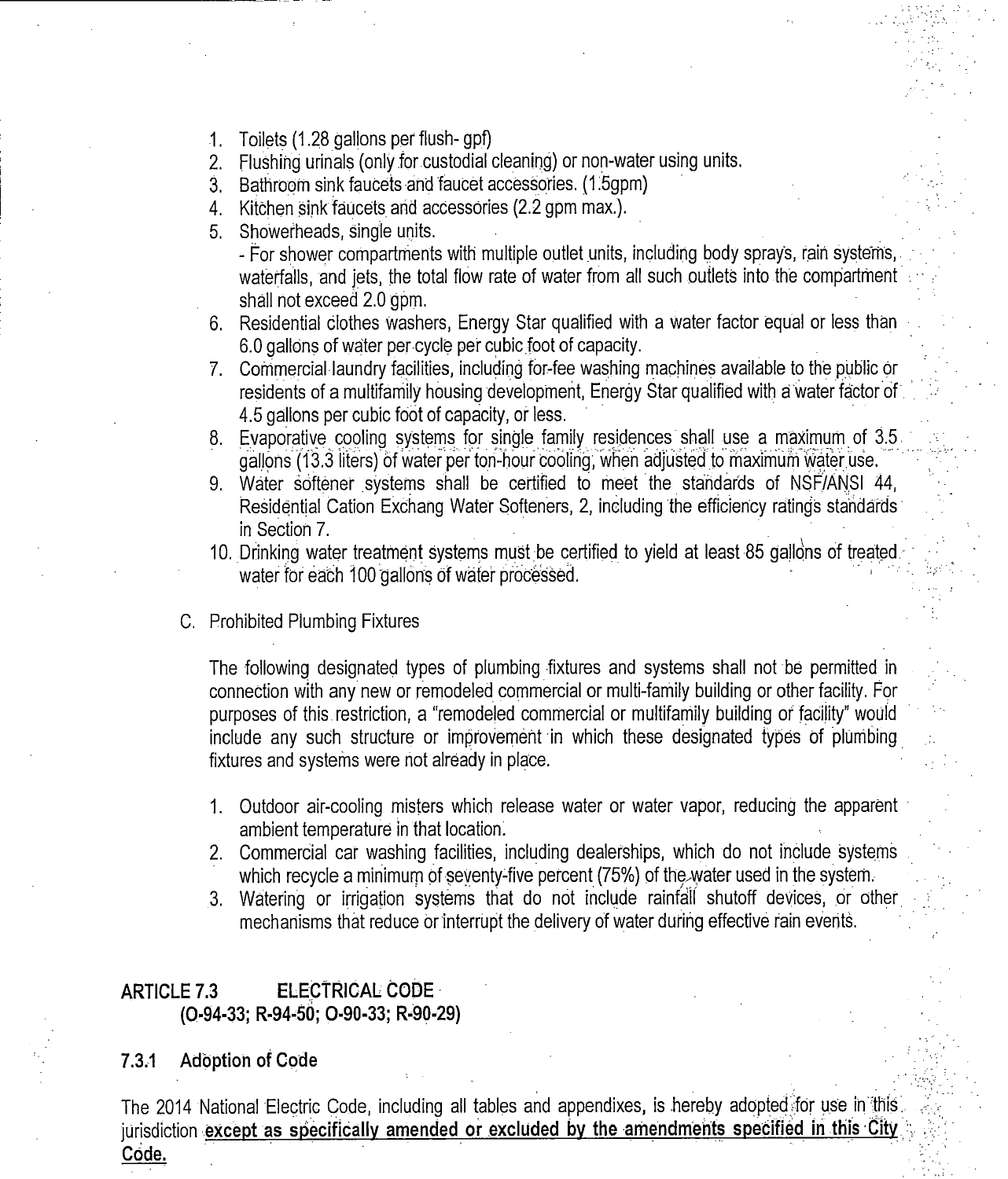#### 7.3.2 Amendments

The 2014 National Electric Code, as applicable in the City of Bisbee, is hereby amended as follows:

1. Article 210.8 (A)(5). Amend to read: "All 125-volt, single phase, 15-and 20-ampere receptacles installed in ground level rooms and unfinished basements shall have ground-fault circuit-interrupter protection for personnel. For purposes of this section, ground level rooms and unfinished basements are defined as areas not intended as habitable rooms and limited to storage areas, work areas, and the like." (The exception shall remain unchanged.)

2. Article 210.8 (B)(3). Amend to read: "Rooftops. The receptacle(s) shall have the reset located.on the roof."

3. Article 210.71. Power Source. Amend by adding this new Section: "Where required, smoke alarms shall not be installed on a dedicated circuit and shall originate from a general-purpose branch circuit."

Article 230.6. Amend by adding the following: "A recessed service entry is not permitted."

5. .... Article 230.70. Amend by adding the following after the first paragraph: "Service disconnectlng means and risers shall be surface mounted."

6. Article 250.50. Amend by adding the following: "All accessory structures with a poured foundation require the installation of a concrete-encased electrode as required by NEC 250.52 (A)(3) and IRC Section E3508.1.2." 3. Article 250.70. Amend by additionmecting means and risers shall be<br>6. Article 250.50. Amend by addition<br>foundation require the installation of a c<br>and IRC Section E3508.1.2."

7. Article 300.21. Amend by adding the following: "Penetrations of one-hour fire-resistancerated walls shall require approved metallic raceway with 12-inch extensions on both sides of the wall. The penetrations of the wall and the conduit ends shall be fire safe. Penetrations of two hour, or greater, fire-resistance-rated walls shall require approved metallic raceway with 5-foot extensions on both sides of the wall. The penetrations of the wall and the conduit ends shall be fire safe."

8. Article 406. Amend by adding a new sub Article, Article 406.4 (A)(1) Installation, to read as follows: "When installed in a vertical position, grounding-type receptacles shall be installed with the grounding contacts down. When installed in the horizontal position, grounding type receptacles shall be installed with the grounding contacts on the right."

9. Article 408. Amend by adding a new sub Article 408.31, Subpanels and Low-Voltage Boxes, to read as follows: "Subpanels and low-voltage boxes shall not be located in any firewall, fire barrier, fire partition, or in the garage side of the common wall separating the dwelling from a to read as follows: "Subpanels and low-voltage boxes shall not be located in any firewall, fire<br>barrier, fire partition, or in the garage side of the common wall separating the dwelling from a<br>garage or carport. Subpanels garage or carport. Subpanels and low-voltage boxes may be surface mounted on any of the above-<br>mentioned walls."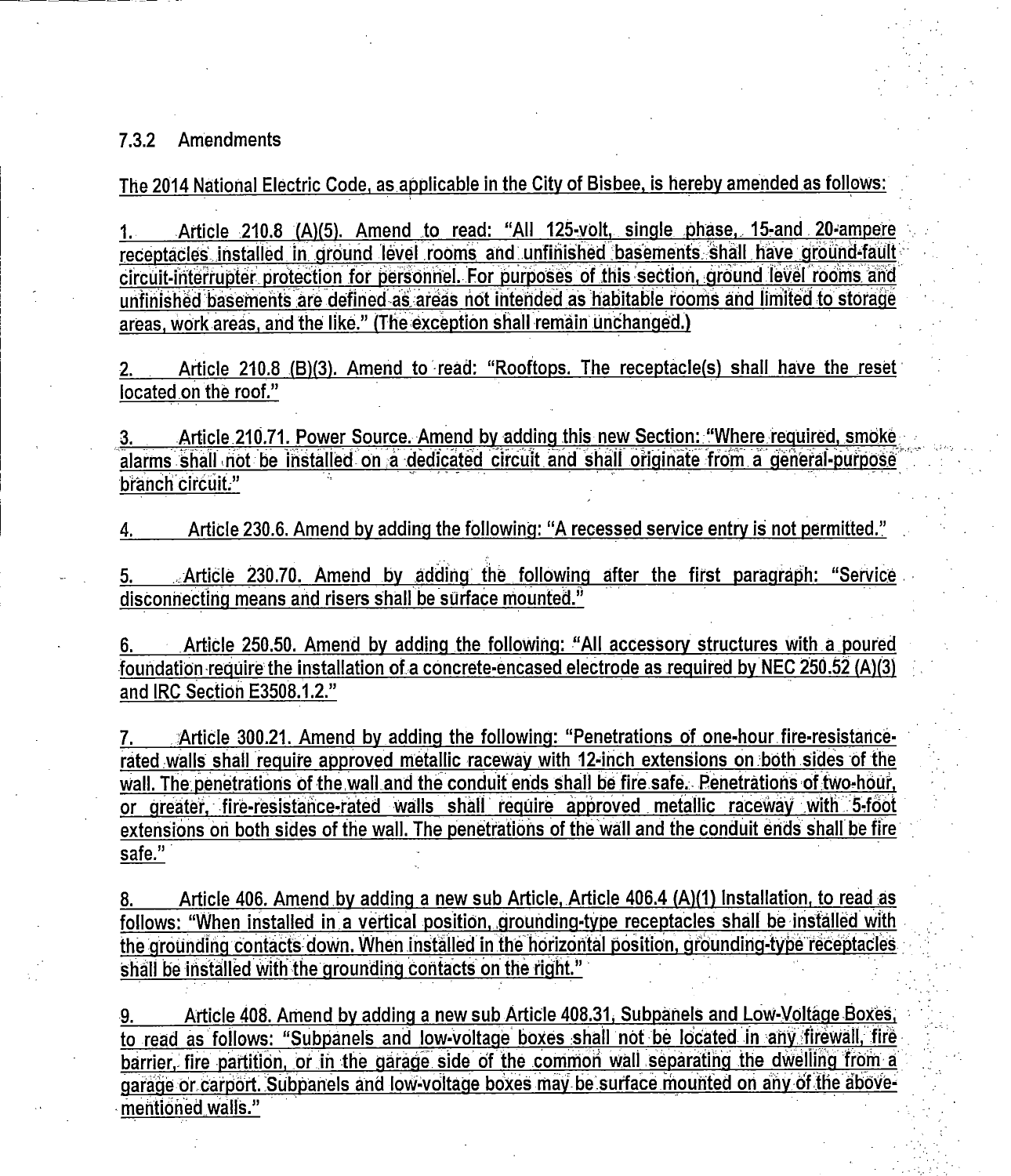#### ARTICLE 7.4 FIRE CODE

#### 7.4.1 Adoption of Code 0- 03 -03; 0.94 -33; R- 94.50)

The 2012 International Fire Code, including all tables and appendixes is hereby adopted for use in this jurisdiction except as specifically amended or excluded by the amendments specified in this City Code. The 2012 International Fire Code, as applicable in the City of Bisbee, is hereby amended as follows:

At Section 102.3, insert "or the International Existing Building Code" after "International 1. Building Code" (at two locations).

The provisions of Article 4.3 of the City Code, Fire Flow, Water Main and Fire Hydrant Spacing Requirements, shall be applicable where there is any conflict with the provisions of the International Fire Code:

3. Appendices B, C, D, E, F, G, H, and <sup>I</sup> are adopted. Appendices <sup>A</sup> and <sup>J</sup> are not adopted.

## ARTICLE 7.5 MECHANICAL CODE (0-03-03; 0-94-33; R-94-50; 0-90-33; R-90-29; 0-88-06)

7.5.1 Adoption of Code

The 2012 International Mechanical Code, including all tables and appendixes, is hereby adopted for use in this jurisdiction except as specifically amended or excluded by the amendments specified in this City Code. The 2012 International Mechanical Code, as applicable in the City of Bisbee, is hereby amended as follows: The 2012 International Mechanical Code, including all tables and appendixes, is hereby adopted for use in<br>this jurisdiction except as specifically amended or excluded by the amendments specified in this City<br>Code. The 2012

occupancv shall be permitted to comply with the international Existinq Buildinq'Code.

2. At Section 106.5.2, insert reference to the Building Permit Fees schedule of the City Code for the applicable fee schedule.

3. At Section 106.5.3, Insert reference to the permit fee refund authority included with the Building Permit fee schedule of the City Code.

4. Appendix A is adopted. Appendix <sup>B</sup> is not adopted.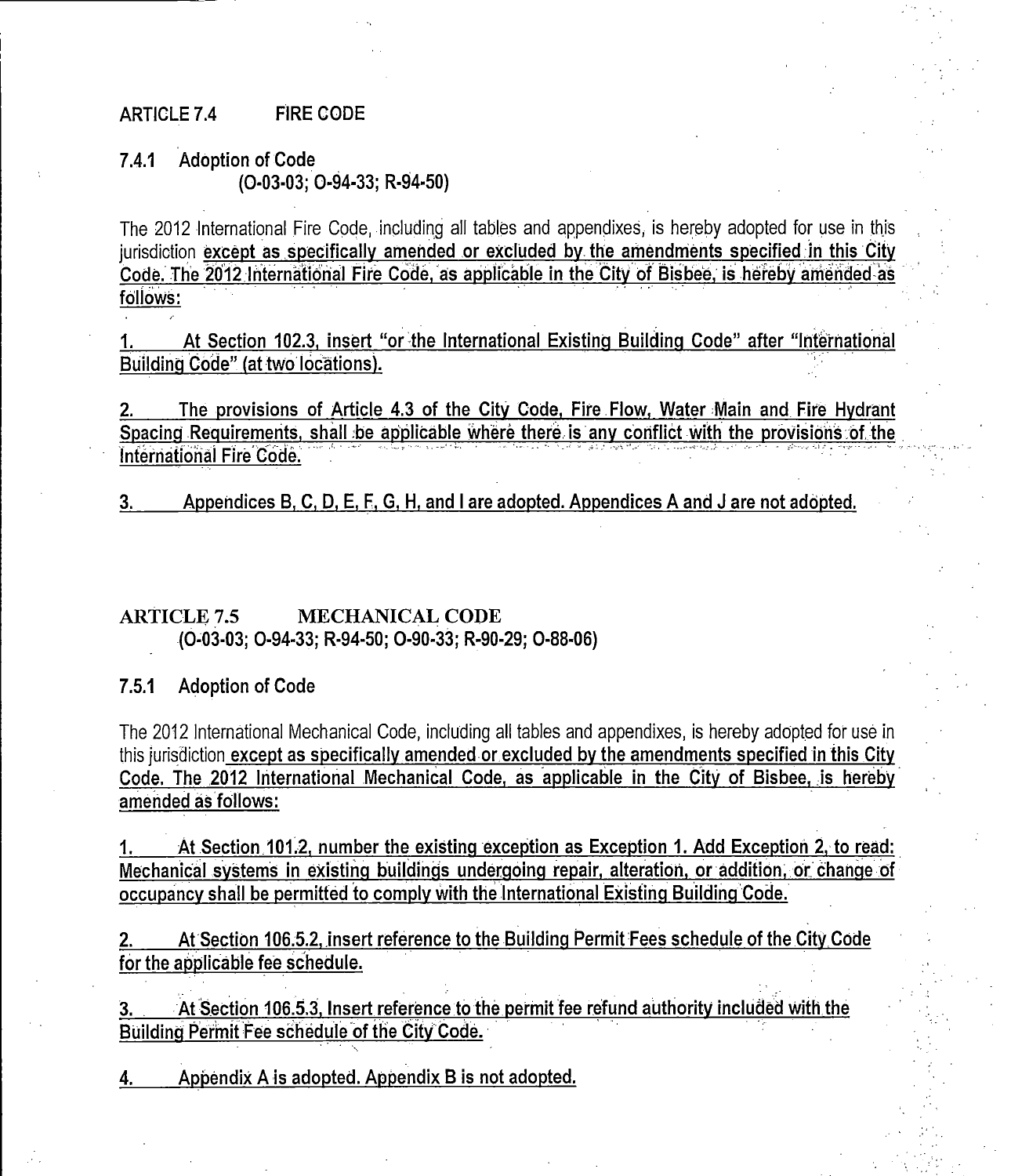## ARTICLE 7.6 DANGEROUS BUILDING CODE 0.03 -03; 0- 94 -33; R- 94 -50)

#### 7.6.1 Adoption of Code

The 1997 Uniform Code for the Abatement of Dangerous Buildings, plus changes from prior uniform codes for abatement of dangerous buildings, and as prepared by the International Conference of Building Officials, is hereby adopted in its entirety as if fully set out in this ordinance, except Sections 205.1 and 205.2 of the <sup>1997</sup> Uniform Code for the Abatement of Dangerous Buildings pertaining to <sup>a</sup> Board of Appeals, in accordance with A. S. RSection 9 -802.

#### ARTICLE 7.7 ADDITIONAL CODES  $(O-94-33; R-94-50)$

# 7.7.1 Adoption of Codes

The 2012 International Fuel Gas Code, the 2012 Energy Conservation Code, and the 2012 International . Property Maintenance Code, including all tables and appendixes, are hereby adopted for use in this jurisdiction except as specifically amended or excluded by the amendments specified in this City Code.

# 7.7.2 Amendments to the International Fuel Gas Code

The 2012 International Fuel Gas Code, as applicable in the City of Bisbee, is hereby amended as follows:

1. At Section 101.2, number the existing exception as Exception 1 and add Exception 2, to read as follows: "As an alternative to the provisions of this code, fuel gas piping systems, fuel-gas utilization equipment and related accessories in existing buildings undergoing repair, alteration, or addition, and change of occupancy shall be permitted to comply with the International Existing Building Code."

At Section 106.6.2, add: "City of Bisbee building permit fees shall be as established in the City Code.

At Section 106.6.3, add: "Permit fee refund process shall be as established in the City Code."

4. At Section 303.7, insert new subsection 303.7.1 to read: "Liquefied petroleum gas piping shall not serve any gas appliance located in <sup>a</sup> pit or basement where heavier -than -air gas might collect to form <sup>a</sup> flammable mixture.'

5. Appendices A, B, C, and D are adopted.